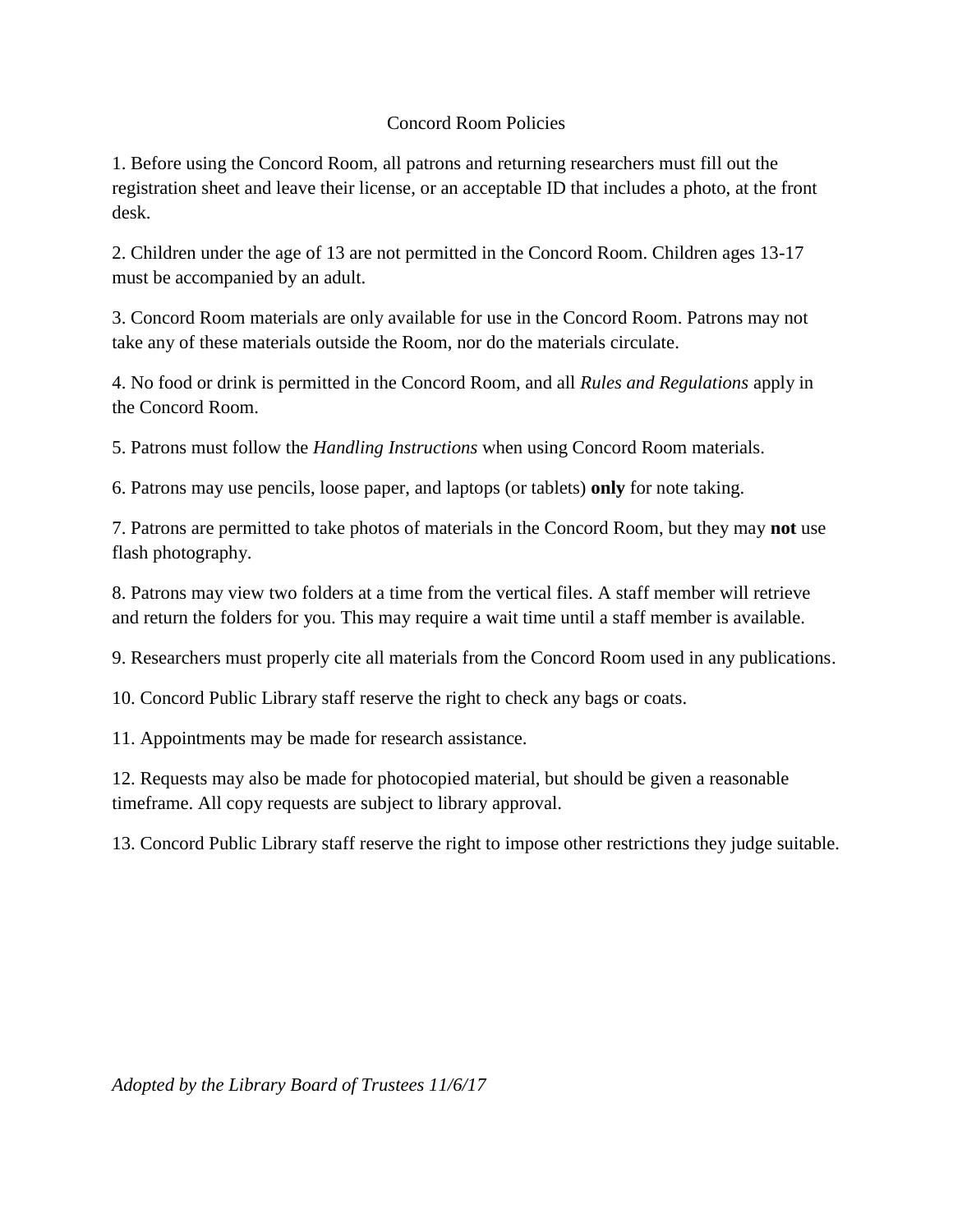## Concord Room Fees

| $$10.00\mathrm{photo}$                     |
|--------------------------------------------|
| $$10.00\mathrm{photo}$                     |
| $$15.00$ for mailing, $$10.00$ /photo      |
| \$2.00 for cover/ $$1.00$ /page thereafter |
| $$0.15$ /page                              |
| $$0.50$ /page                              |
| \$1.00 for $1st$ page, \$0.50 thereafter   |
|                                            |